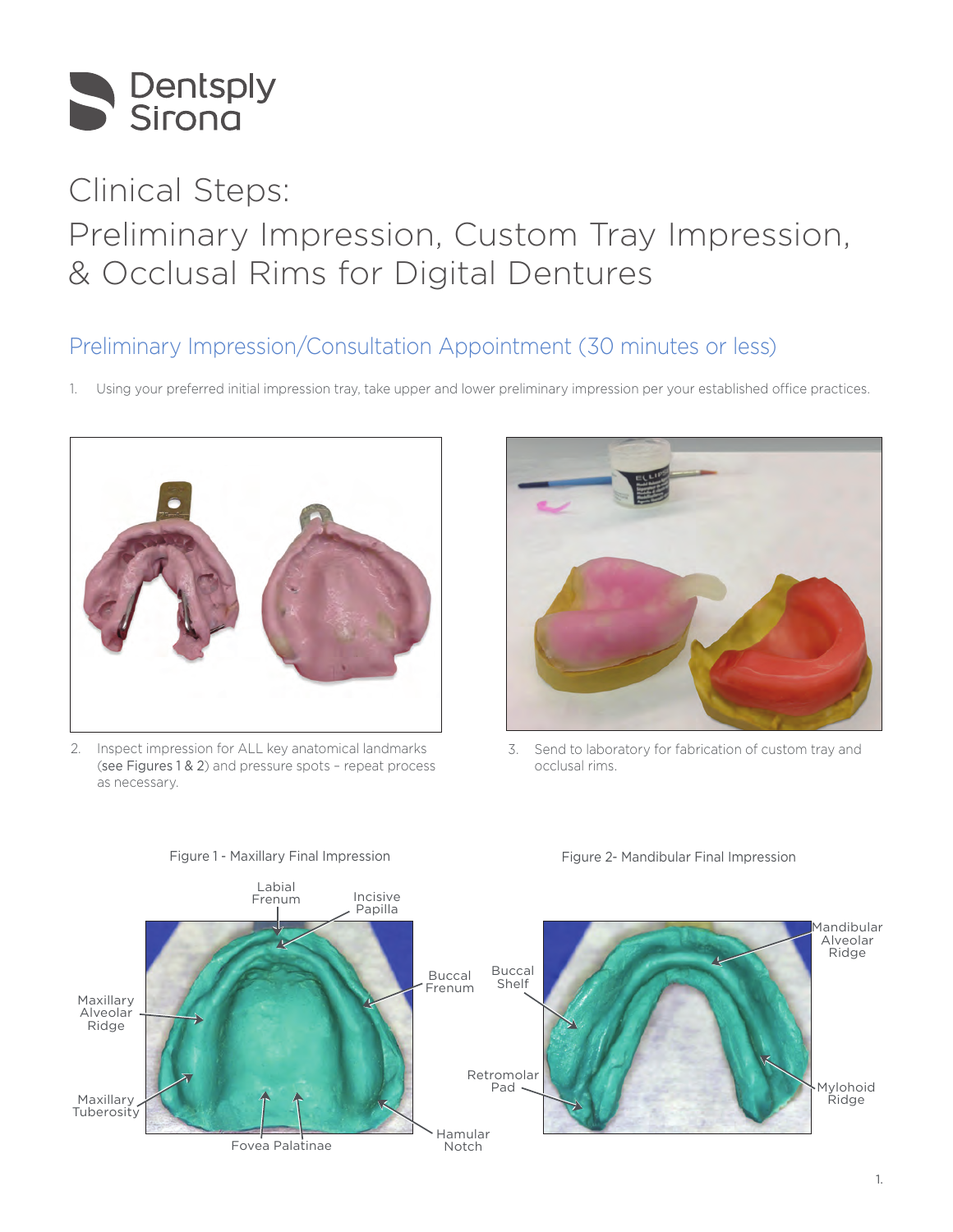### Custom Tray Impression (45 minutes or less)

Digital dentures provide the clinician with the opportunity to combine two traditional steps into one appointment. Your laboratory will provide both a Custom Tray & Occlusal Rim(s) for this one appointment.

**IMPORTANT:** Steps 4 through 17 are CRITICAL for proper digital design.

**Tip:** Do not rush these steps - accuracy applied chairside will directly correlate with final prothesis precision!

Repeat steps 4 through 8 for opposing arch – if required.

### Recommended Materials:

- Laboratory Custom Tray
- Tray Adhesive
- 3 Impression Materials\*: Rigid/Heavy Body, Medium Body and Low Viscosity (Important: Substitution of impression material may result in inadequate results sacrificing fit and occlusion)
- Handpiece/Carbide for relieving tray

4. If the patient is a current denture wearer, ask patient not to wear the denture for 48 hours for proper tissue conditioning before final impressions.

Inspect patient's mouth to assure it is clean and clear of all materials – particularly denture adhesive.



5. Apply tray adhesive on the borders of the custom tray, and then the heavy body border molding impression material.



6. Insert tray into mouth and perform border movements. Inspect the tray for exposures and overall quality. Correct pressure spots by relieving the tray material with a carbide bur - if needed.



7. Reapply tray adhesive to the remaining surfaces of the custom tray. Express medium body impression material up to the borders. Insert tray into mouth. Hold per manufacturer's instructions.

\*For best results we recommend using Aquasil® Ultra + Smart Wetting® Impression Material.



Inspect impression for ALL key anatomical landmarks (see Figures 1 & 2) or any exposures. Correct with Low Viscosity impression ONLY if necessary.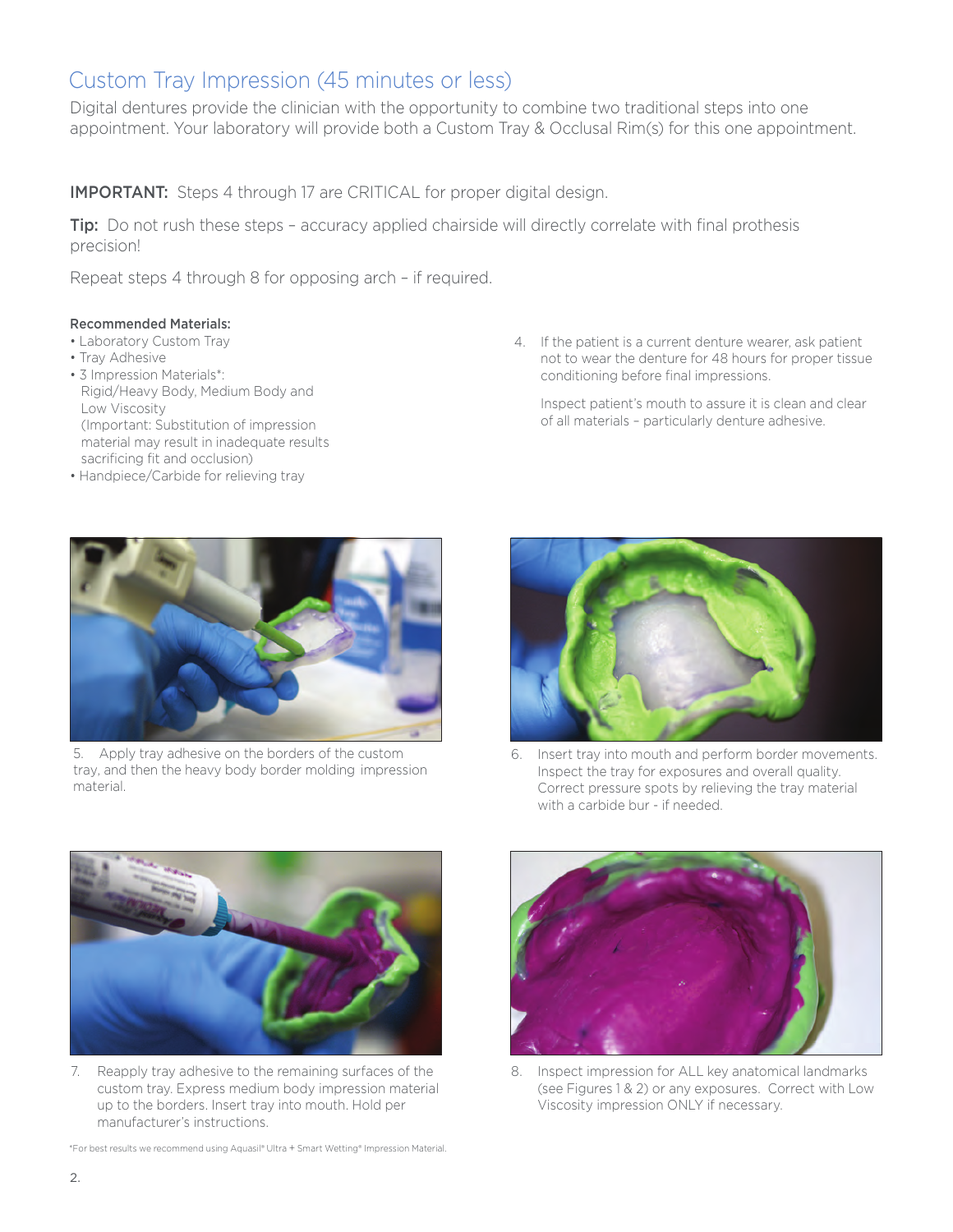# Clinical Checklist: Baseplate & Occlusal Rim record taking for Digital Dentures

The base plate & washed occlusal rim are intended to capture patient records, not to be used as the final impression.

#### Recommended Materials:

- Registration Material for bite capture
- Preferred instruments for rim adjustment
- Laboratory Knife for trimming/scribing wax rims
- Base Plate sheet/Utility wax



10. Place each occlusal rim into the mouth and assess fit. Adjust as necessary for vertical dimension of occlusion. Use preferred method of adjust occlusal rim as necessary.



12. Insert the base plate and have patient occlude with opposing occulsal rim or existing dentition. Hold per manufacturers instructions.

9. Inspect patient's mouth to assure it is clean and clear of all materials – particularly denture adhesive.



11. Apply tray adhesive to occlusal rim baseplate and express low viscosity impression material evenly over the tissue surface.



13. Trim/Remove any excess material that obscures view of anterior occlusal rim. Also trim any material that extends past the posterior border (post dam). Adjust any pressure spots with a carbide and re-impression if necessary.



14. Re-insert occlusal rim(s) into mouth, assess for occlusal vertical dimension, and contour appropriate lip support.



Using your preferred method to adjust the occlusal rim for:

- Occlusal Vertical Dimension (use of a Fox plane is recommended)
- Incisal Edge / Emergence Profile
- Buccal Corridor



Contour appropriately – facial position of rim will correlate directly to facial position of teeth in digital design. Please send any external or internal occlusal record measurements with your prescription.